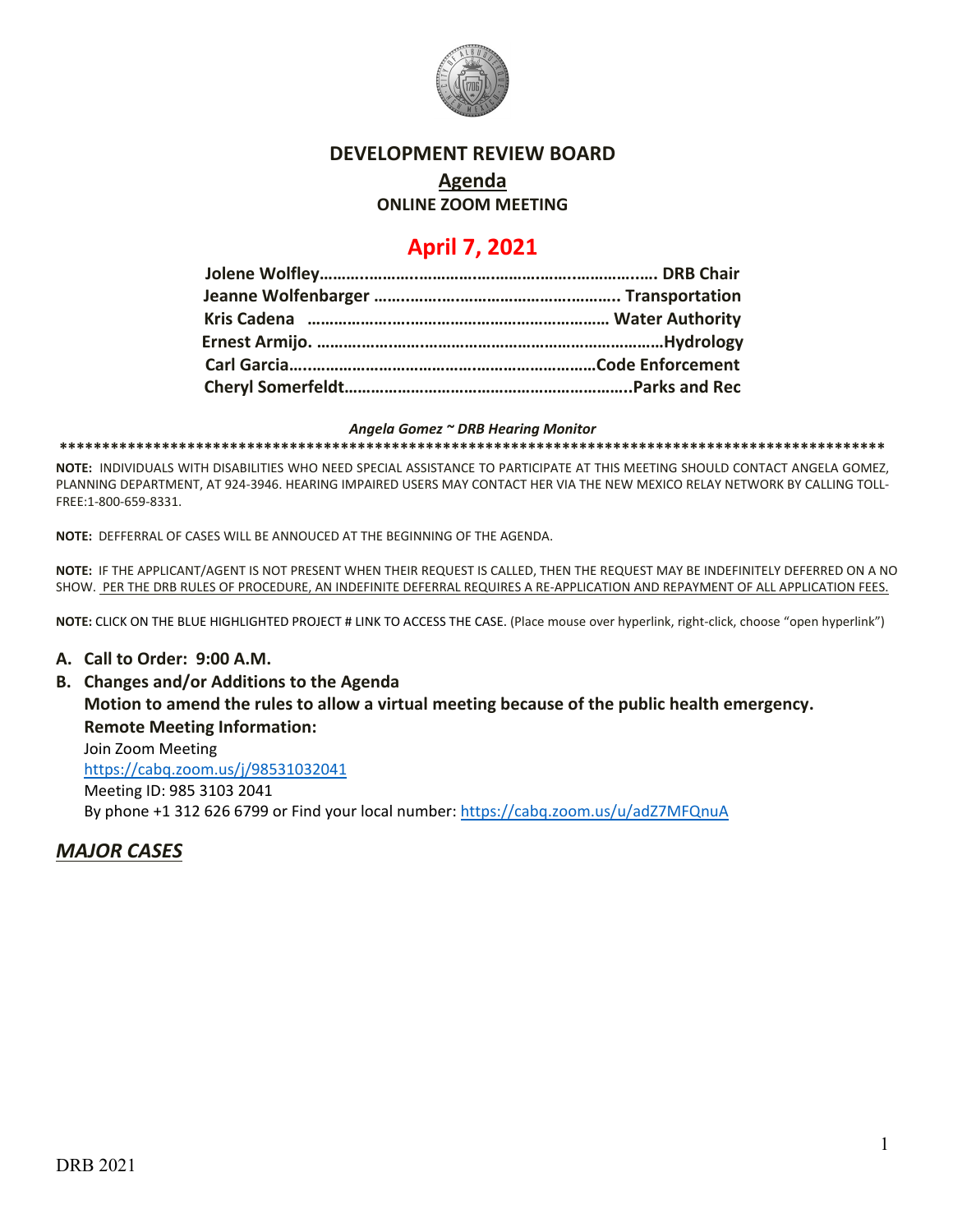| 1. | Project # PR-2019-002571<br>SD-2020-00097 - VACATION OF PUBLIC<br><b>EASEMENT</b><br>SD-2020-00098 - VACATION OF PUBLIC<br><b>EASEMENT</b><br>(Sketch Plat 7/10/19) | <b>DENNIS LORENZ</b> agent(s) for PHILLIP PICKARD - DCLP<br><b>TRUST</b> request(s) the aforementioned action(s) for all or a<br>portion of: NORTHWEST CORNER, NEW MEXICO STATE<br>HIGHWAY DEPARTMENT, TRACT A UNIT A, NORTH<br>ALBUQUERQUE ACRES, zoned NR-LM, located at 7550 PAN<br>AMERICAN between SAN FRANCISCO NE and DEL REY AVE<br>NE, containing approximately 0.14 acre(s). (D-18)[Deferred<br>from 6/10/20, 6/24/20. 7/22/20, 9/23/20, 1/6/21]<br><b>PROPERTY OWNERS: PHILLIP PICKARD</b><br>REQUEST: VACATION OF PUBLIC DRAINAGE AND UTILITY EASEMENTS<br>** AGENT REQUESTS DEFERRAL TO JUNE 9TH, 2021. |
|----|---------------------------------------------------------------------------------------------------------------------------------------------------------------------|----------------------------------------------------------------------------------------------------------------------------------------------------------------------------------------------------------------------------------------------------------------------------------------------------------------------------------------------------------------------------------------------------------------------------------------------------------------------------------------------------------------------------------------------------------------------------------------------------------------------|
| 2. | PR-2019-003169<br>SD-2020-00115 - PRELIMINARY PLAT<br>VA-2020-00192 - TEMPORARY DEFERRAL<br><b>OF SIDEWALK</b><br>(Sketch Plat 12/18/19)                            | RON HENSLEY/THE GROUP agent(s) for CLEARBOOK<br><b>INVESTMENTS INC.</b> request(s) the aforementioned<br>action(s) for all or a portion of: 01 UNIT 3 ATRISCO GRANT<br>EXC NW'LY POR TO R/W, zoned MX-M, located at SAGE<br>RD between COORS and 75 <sup>TH</sup> ST, containing approximately<br>9.56 acre(s). (L-10)[Deferred from 7/22/20, 8/5/20, 9/2/20, 9/30/20,<br>11/18/20, 12/9/20, 2/3/21]<br>PROPERTY OWNERS: CLEARBOOK INVESTMENTS INC, HENRY SCOTT<br><b>TRUSTEE HENRY RVT</b><br><b>REQUEST: SUBDIVISION OF TRACT INTO 62 LOTS AND 2 TRACTS AND</b><br>SIDEWALK DEFERRAL                               |

*MINOR CASES*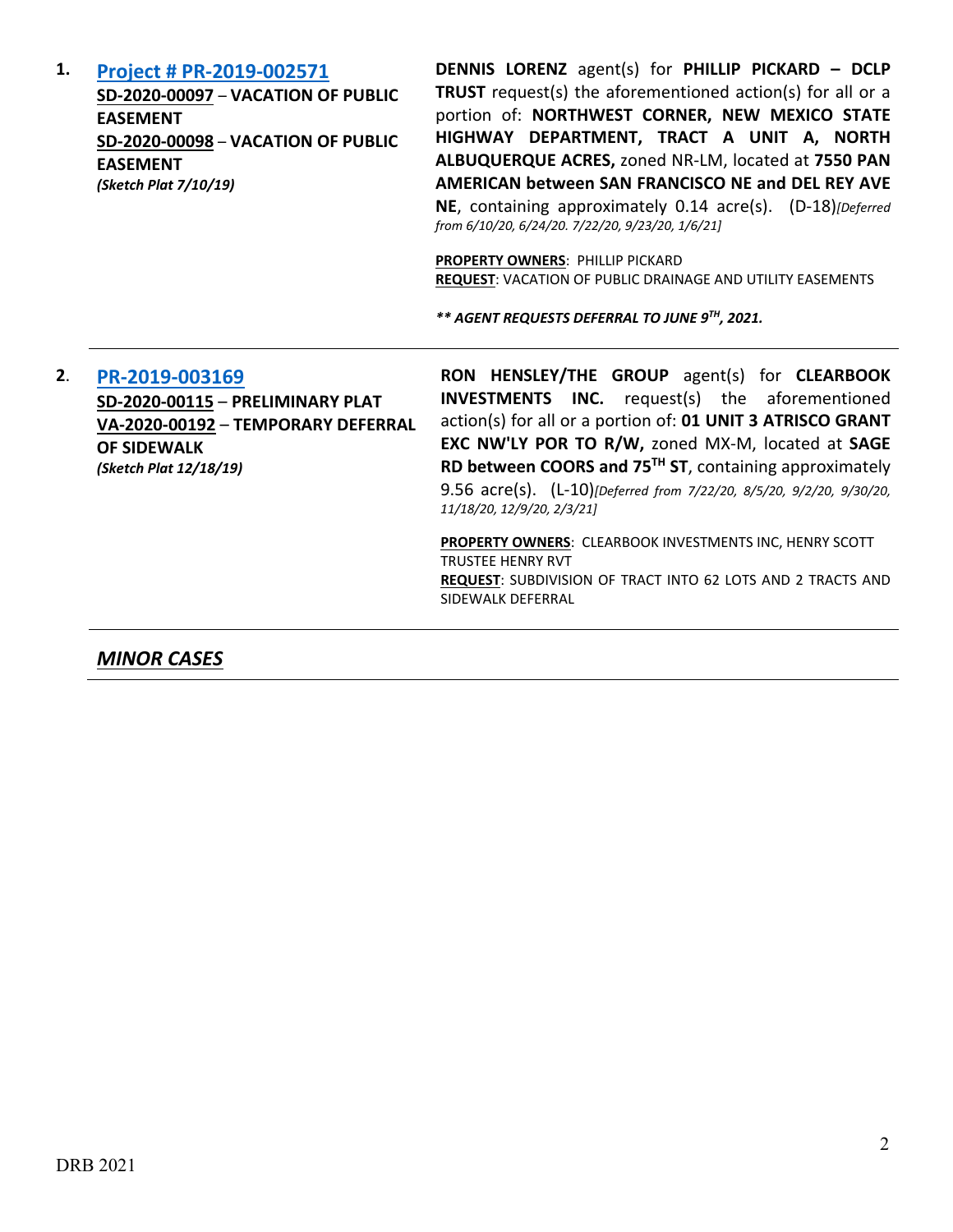| 3. | PR-2018-001402<br>(1001047)<br>SI-2020-01164 - EPC FINAL SITE PLAN<br><b>SIGN-OFF</b>     | <b>CONSENSUS PLANNING, INC.</b> agent(s) for <b>GAMMA</b><br><b>DEVELOPMENT, LLC</b> requests the aforementioned action(s)<br>for all or a portion of: LOTS 1 THROUGH 3 BLOCK 1 PLAT OF<br>WEST BANK ESTATES WITH TRACT A-11 LANDS OF SUZANE<br>H POOLE, TRACT C-1 PLAT OF TRACTS C-1, C-2 AND LOT 4-<br>A LANDS OF SUZANNE H POOLE BEING A REPLAT OF<br>TRACT C LANDS OF SUZANNE H POOLE TRACT C<br>ANNEXATION PLAT LAND, AND LOT 4-A PLAT OF TRACTS<br>C-1, C-2 & LOT 4-A LANDS OF SUZANNE H POOLE BEING A<br>REPLAT OF TRACT C LANDS OF SUZANNE H POOLE TRACT C<br>ANNEXATION PLAT LAND, zoned R-A, located at 5001<br>NAMASTE RD NW between LA BIENVENIDA PL and<br><b>OXBOW OPEN SPACE, containing approximately 22.75</b><br>acre(s). (F-11 & F-12)[Deferred from 10/28/20, 11/18/20, 12/16/20,<br>2/10/21, 3/3/21, 3/17/21]<br>PROPERTY OWNERS: DANIELS FAMILY PROPERTIES LLC<br><b>REQUEST: EPC SITE PLAN SIGN-OFF</b><br>** WITHDRAWN BY AGENT |
|----|-------------------------------------------------------------------------------------------|---------------------------------------------------------------------------------------------------------------------------------------------------------------------------------------------------------------------------------------------------------------------------------------------------------------------------------------------------------------------------------------------------------------------------------------------------------------------------------------------------------------------------------------------------------------------------------------------------------------------------------------------------------------------------------------------------------------------------------------------------------------------------------------------------------------------------------------------------------------------------------------------------------------------------------------------------------|
| 4. | PR-2020-004395<br>SD-2021-00059 - PRELIMINARY/FINAL<br><b>PLAT</b><br>Sketch Plat 9-19-20 | CSI - CARTESIAN SURVEYS INC. agent(s) for SUSAN DAVIS<br>(DONALD<br>R.<br><b>WILLIAMS</b><br><b>TRUST)</b><br>request(s)<br>the<br>aforementioned action(s) for all or a portion of LOTS 62, 63<br>AND A PORTION OF TRACT A, RIVERVIEW HEIGHTS<br>ADDITION zoned R-1, located on RIVERVIEW DR NW<br>between RIVERVIEW RD NW and RIVERVIEW CT NW,<br>containing approximately 0.5600 acre(s). (J-11)<br>PROPERTY OWNERS: SUSAN DAVIS<br>REQUEST: FINAL PLAT REVIEW OF SUBDIVISION PLAT CREATING TWO<br>NEW LOTS FROM THREE EXISTING PARCELS AND GRANT EASEMENT                                                                                                                                                                                                                                                                                                                                                                                           |
| 5. | PR-2019-002765<br>VA-2021-00010 - SIDEWALK WAIVER                                         | CSI - CARTESIAN SURVEY'S INC. agent(s) for RED<br><b>SHAMROCK 4, LLC</b> requests the aforementioned action(s)<br>for all or a portion of: LOT 9, COORS PAVILION, zoned NR-<br>C, located at 5801 ST JOSEPHS DR NW, containing<br>approximately 14.1982 acre(s). (G-11)[Deferred from 2/3/21,<br>2/24/21, 3/10/21, 3/17/21, 3/31/21]<br><b>PROPERTY OWNERS: RED SHAMROCK 4, LLC</b><br>REQUEST: WAIVER FROM SIDEWALK REQUIREMENTS<br>UNTIL<br>DEVELOPMENT OF SUBDIVIDED LOTS 8 & 9 OF COORS PAVILION, LOT<br>BY LOT                                                                                                                                                                                                                                                                                                                                                                                                                                     |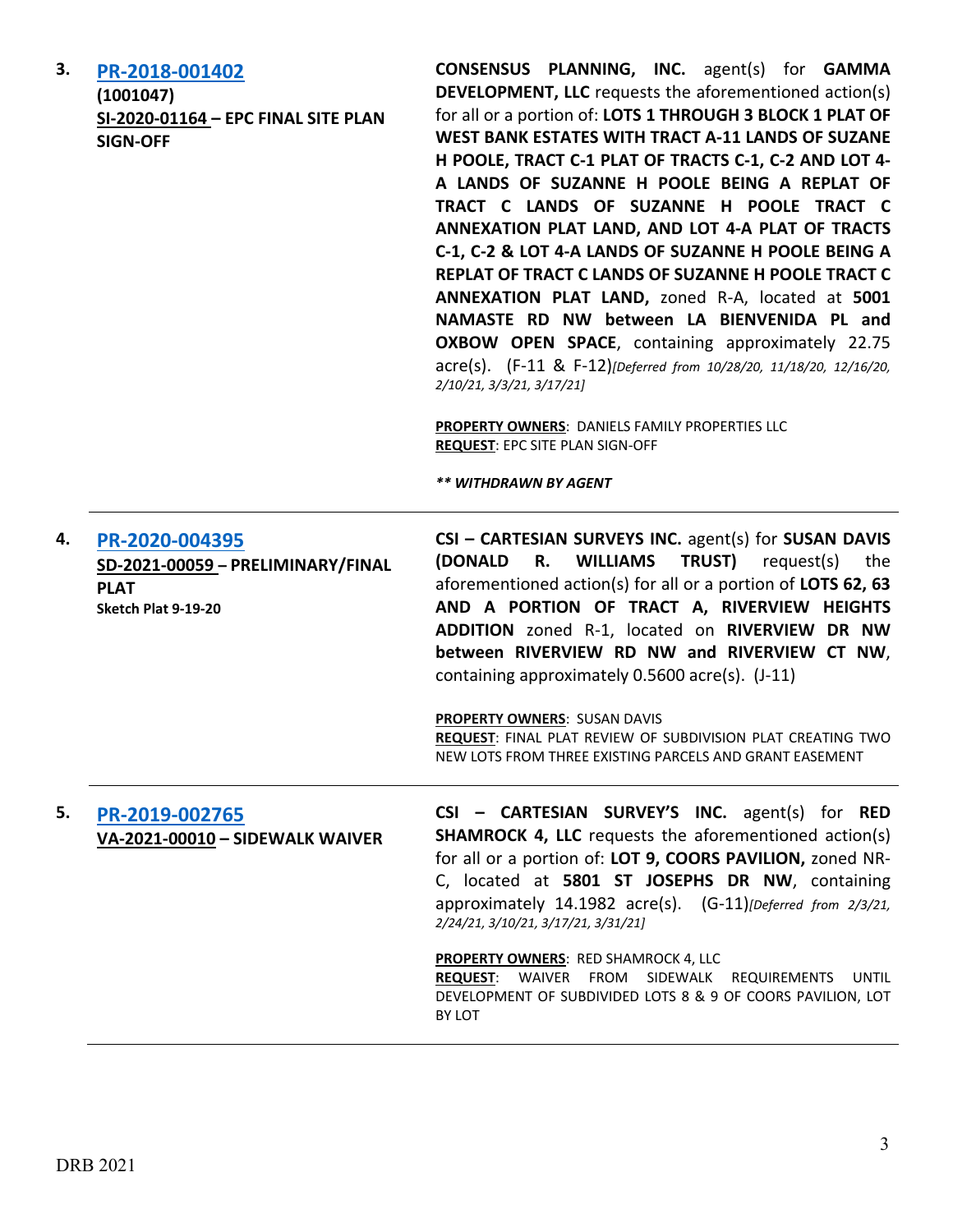| 6. | PR-2019-002765<br>SD-2020-00218 - PRELIMINARY/FINAL<br><b>PLAT</b>                                    | <b>RED SHAMROCK</b> requests the aforementioned action(s) for<br>all or a portion of: LOTS 8A, 8B, 9A, 9B, 9C, zoned NR-C,<br>located on ST. JOSEPHS DR NW between ATRISCO DR NW<br>and COORS BLVD NW, containing approximately 14.5<br>acre(s). (G-11)(Deferred from 12/16/20, 1/6/21, 1/27/21, 2/3/21, 2/24/21,<br>3/10/21, 3/17/21, 3/31/21]<br><b>PROPERTY OWNERS: RED SHAMROCK</b><br>REQUEST: SUBDIVIDE 2 EXISTING LOTS INTO 5 LOTS              |
|----|-------------------------------------------------------------------------------------------------------|--------------------------------------------------------------------------------------------------------------------------------------------------------------------------------------------------------------------------------------------------------------------------------------------------------------------------------------------------------------------------------------------------------------------------------------------------------|
| 7. | PR-2019-002738<br>SD-2021-00018 - PRELIMINARY/FINAL<br><b>PLAT</b><br>(Sketch Plat 10/14/20)          | ARCH + PLAN LAND USE CONSULTANTS agent(s) for<br>McDONALD'S REAL ESTATE COMPANY request the<br>aforementioned action(s) for all or a portion of: LOTS A & B<br>BLOCK 101, BEL AIR SUBDIVISION, zoned MX-M, located at<br>5900 MENAUL BLVD NE, containing approximately 0.9457<br>acre(s). (H-18)[Deferred from 2/3/21, 2/24/21, 3/17/21]<br>PROPERTY OWNERS: MCDONALDS REAL ESTATE COMPANY<br>REQUEST: LOT CONSOLIDATION FOR 2 LOTS INTO 1 LOT         |
| 8. | PR-2020-004548<br>SD-2021-00052 - PRELIMINARY/FINAL<br><b>PLAT</b><br>VA-2021-00071 - SIDEWALK WAIVER | ANN CADIER KIM & PATRICK J. MAGEE request the<br>aforementioned action(s) for all or a portion of LOT 27 &<br>LOT 28, VOLCANO CLIFFS SUBDIVISION zoned R-1D,<br>located at 6201 & 6205 PAPAGAYO NW between<br>ALDERETE and PETROGLYPHS/NATIONAL MONUMENT,<br>containing approximately 0.5493 acre(s). (D-10)[Deferred from<br>3/31/21<br>PROPERTY OWNERS: ANN CADIER KIM & PATRICK J. MAGEE<br>REQUEST: PRELIMINARY/FINAL PLAT, SIDEWALK WAIVER        |
| 9. | PR-2020-003658<br>SD-2021-00057 - AMENDMENT TO<br><b>INFRASTRUCTURE LIST</b>                          | <b>ISAACSON &amp; ARFMAN, INC.</b> agent for CRP-GREP<br>OVERTURE ANDALUCIA OWNER, LLC (CONTACT NIC<br><b>WHITTAKER)</b> requests the aforementioned action(s) for all<br>or a portion of: TRACT 4, NORTH ANDALUCIA AT LA LUZ,<br>zoned PD, located at 5301 ANTEQUERA RD NW, containing<br>approximately 7.7061 acre(s). (E-12)<br>PROPERTY OWNERS: CRP-GREP OVERTURE ANDALUCIA OWNER, LLC<br>REQUEST: MINOR AMENDMENT TO INFRASTRUCTURE LIST APPROVAL |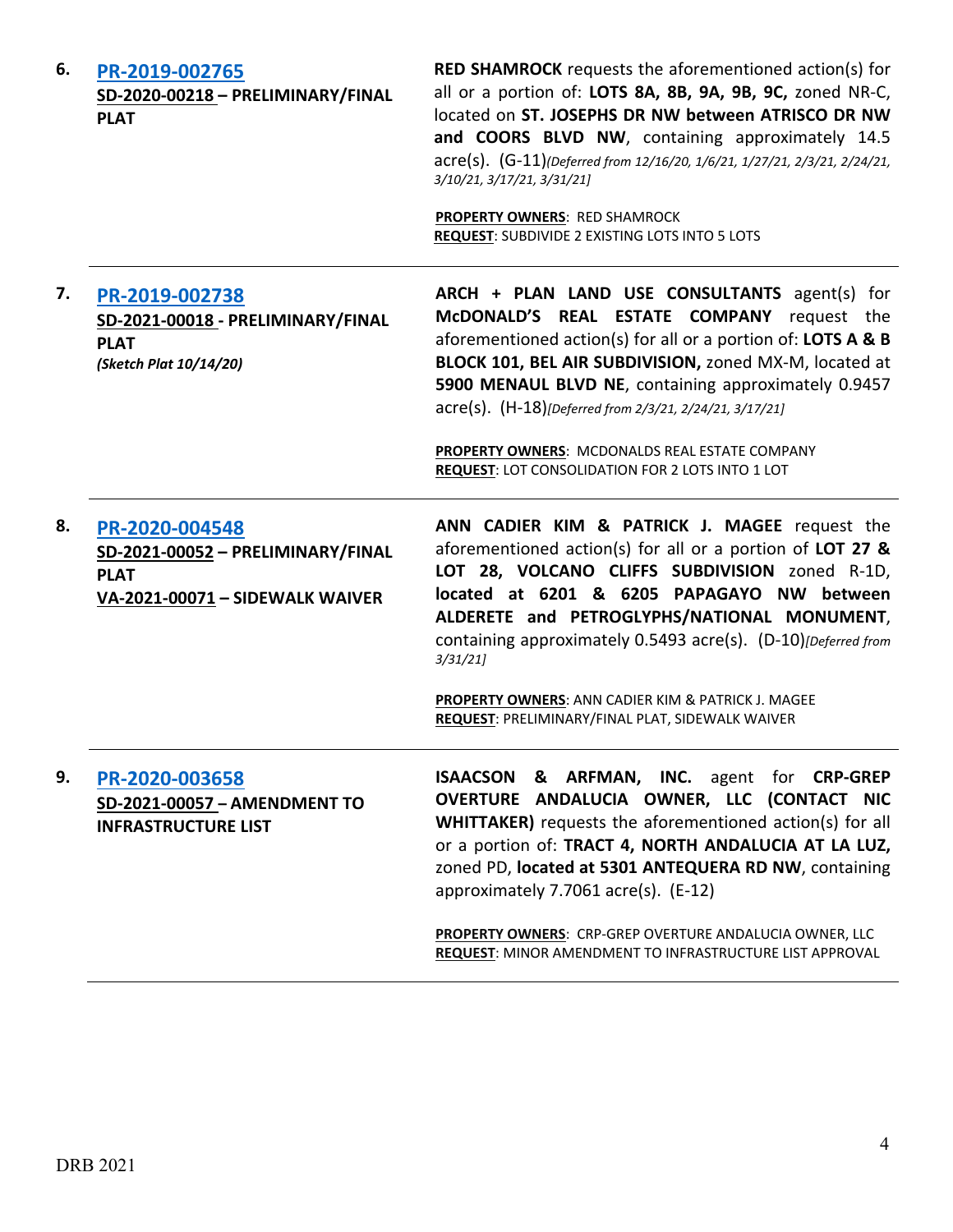| 10. | PR-2021-005296<br>SD-2021-00058 - PRELIMINARY/FINAL<br><b>PLAT</b> | <b>ISAACSON &amp; ARFMAN, INC.</b> agent(s) for <b>STORAGE</b><br><b>ENTERPRISES</b> request(s) the aforementioned action(s) for<br>all or a portion of: TRACT 1-A1, MUELLER INDUSTRIAL,<br>TRACT C4, LANDS OF MENAUL SCHOOL, INC., zoned<br>NR-GM, located at 720 CANDELARIA RD NE between<br>CANDELARIA RD NE and MENAUL BLVD NE, containing<br>approximately 7.8883 acre(s). (H-15)      |
|-----|--------------------------------------------------------------------|---------------------------------------------------------------------------------------------------------------------------------------------------------------------------------------------------------------------------------------------------------------------------------------------------------------------------------------------------------------------------------------------|
|     |                                                                    | PROPERTY OWNERS: STORAGE ENTERPRISES LLC & RJ<br><b>ENTERPRISEINVESTMENTS LLC</b><br><b>REQUEST: SUBDIVISION OF LAND</b>                                                                                                                                                                                                                                                                    |
|     | SKETCH PLAT                                                        |                                                                                                                                                                                                                                                                                                                                                                                             |
| 11. | PR-2021-005272<br>PS-2021-00043 - SKETCH PLAT                      | <b>ISAACSON &amp; ARFMAN, INC.</b> agent(s) for TEKIN &<br>ASSOCIATES (MARK TEKIN) request(s) the aforementioned<br>action(s) for all or a portion of: TRACT A LOTS 1 THRU 4 &<br>29 THRU 32, BLOCK 27, NORTH ALBUQURQUE ACRES,<br>zoned NR-BP, located at 9320 SAN PEDRO DR NE between<br>EAGLE ROCK AVE NE and OAKLAND AV NE, containing<br>approximately 6.5798 acre(s). (C-18)          |
|     |                                                                    | PROPERTY OWNERS: BAUER & LOUCKS ENTERPRISES LLC, LOUCKS<br>RICHARD A & PATRICIA A CO-TR LOUCKS TRUST<br><b>REQUEST: SKETCH PLAT REVIEW AND COMMENT</b>                                                                                                                                                                                                                                      |
| 12. | PR-2021-005288<br>PS-2021-00044 - SKETCH PLAT                      | ROBERT AND NANCY KEY request the aforementioned<br>action(s) for all or a portion of LOT 12-A, WILDERNESS<br>ESTATES AT HIGH DESERT, zoned R-1, located at 3500 TRAIL<br>VISTA CT NE between HIGH DESERT PL NE and TRAIL VISTA<br><b>CT NE</b> , containing approximately 1.59 acre(s). (F-23)                                                                                              |
|     |                                                                    | <b>PROPERTY OWNERS: ROBERT AND NANCY KEY</b><br>REQUEST: CHANGE IN BUILDING ENVELOPE BOUNDARIES TO ALLOW<br>FOR ARCHITECTURAL FEATURE AS PART OF<br>NEW<br>HOME<br><b>CONSTRUCTION</b>                                                                                                                                                                                                      |
| 13. | PR-2020-004024<br>PS-2021-00045 - SKETCH PLAT                      | TIERRA WEST, LLC agent for DIAMOND TAIL REALTY LLC<br>requests the aforementioned action(s) for all or a portion of<br>TRACT H-11 PLAT OF TRACT H-A THRU H-11, VENTANA<br>SQUARE AT VENTAND RANCH, zoned MX-M, located at<br>PASEO DEL NORTE between UNIVERSE BLVD and PASEO<br><b>DEL NORTE, containing approximately 1.08 acre(s). (B-10)</b><br>PROPERTY OWNERS: DIAMOND TAIL REALTY LLC |
|     |                                                                    | <b>REQUEST: SKETCH PLAT REVIEW AND COMMENT</b>                                                                                                                                                                                                                                                                                                                                              |